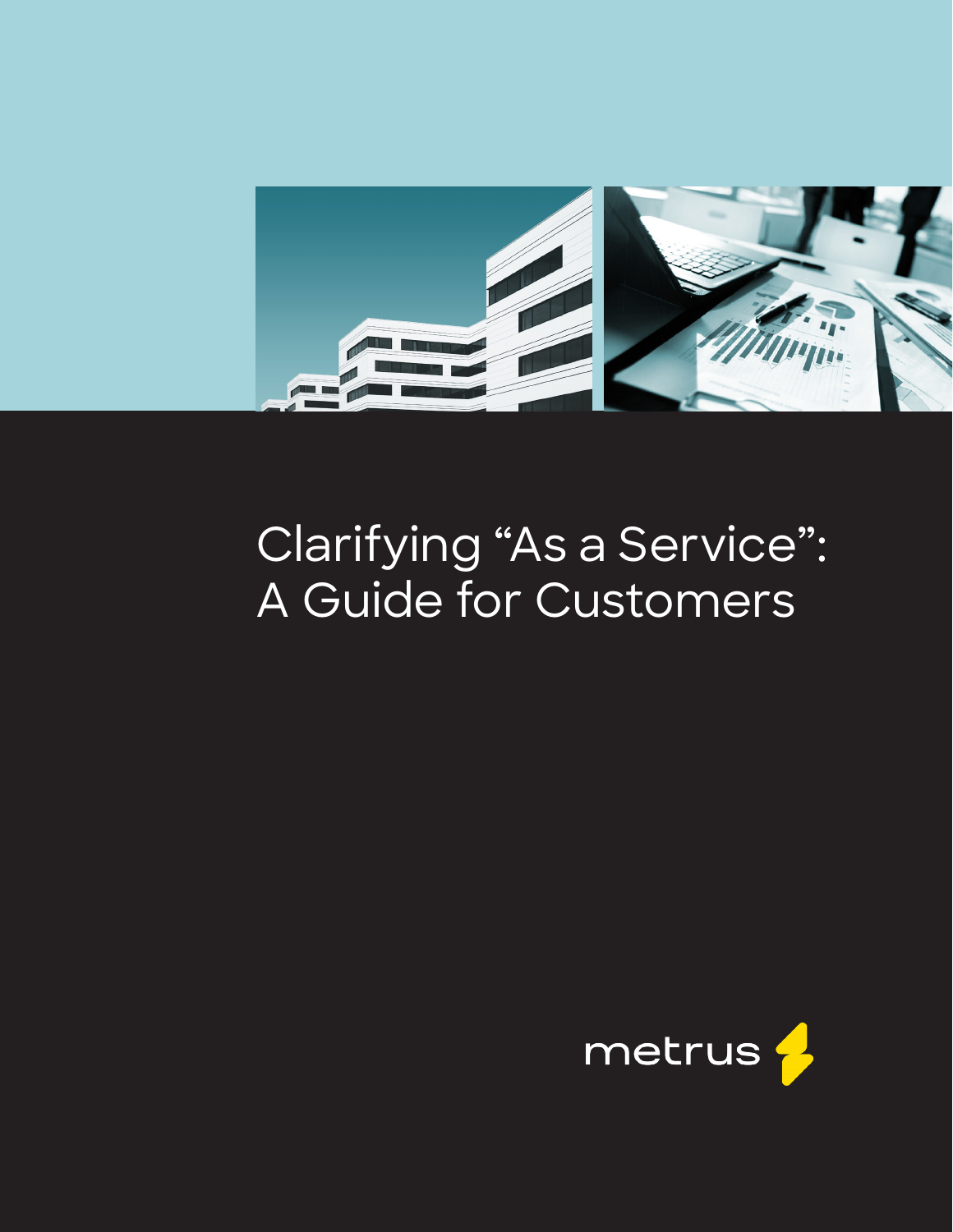## *By Anastasia Beckett, SVP Sales, Metrus Energy*

The "as a service" model is gaining traction in the sustainable energy industry, and it shows little evidence of slowing down. According [to](https://guidehouseinsights.com/reports/market-data-as-a-service-financing-for-energy-solutions) consulting firm Guidehouse, it could represent [a \\$27 billion](https://guidehouseinsights.com/reports/market-data-as-a-service-financing-for-energy-solutions) [market](https://guidehouseinsights.com/reports/market-data-as-a-service-financing-for-energy-solutions) by 2029.

With rapid growth comes confusion—about both the terminology and the product offerings. The lack of clarity poses a problem for customers: how do you move forward with a project if you're not sure how to compare offerings? When there is confusion, decisions are delayed and greenhouse gas emissions continue unabated. Clarifying the terminology in the market is critical in order for customers to make informed decisions on how to move forward with their projects.

"Energy as a Service" or "Energy Services Agreements" are terms commonly used to refer to projects that incorporate a third party that provides project implementation, financing, ownership, and ongoing services. These projects have typically been complex and can include forms of generation that use fossil fuels.

[Sustainable Energy as a Service](https://metrusenergy.com/solutions/) [i](https://metrusenergy.com/solutions/)s a newer concept that includes many of the same structural concepts as "Energy as a Service" but relies on energy efficiency and renewable sources of energy for generating assets. It is a [climate-positive investment](https://www.greenbiz.com/article/committing-climate-positive-project-finance) that's structured to allow for the cost reductions in energy saved or renewable energy generated to pay for the project.

[What does "as a service" mean?](https://www.ase.org/blog/sustainable-energy-service-case-standardization) Herein lies the biggest point of confusion. As a result of the concept's growing popularity among customers seeking a more de-risked or off-balance-sheet approach to accelerating greenhouse gas emission reduction, many providers have started offering products that are called "as a [s](https://metrusenergy.com/case-studies/)ervice" solutions, from simpl[e](https://metrusenergy.com/case-studies/) lighting retrofit projects to large, [multi-site](https://metrusenergy.com/case-studies/) [complex efficiency programs](https://metrusenergy.com/case-studies/) with generating assets and deep mechanical components.

Not all "Sustainable Energy as a Service" solutions are the same, however. To be considered a true "as a service" offering, the following features should be present:

- **• 100% Financing:** The customer should not have to use cash on hand or enter into lease or bond obligations to pay for the project, even if the savings associated with the project would cover the debt service obligation.
- **• Pay-For-Performance:** After the project is operational, the customer simply pays for measured savings at an agreed upon cost per unit of energy saved or renewable energy generated. Ongoing measurement &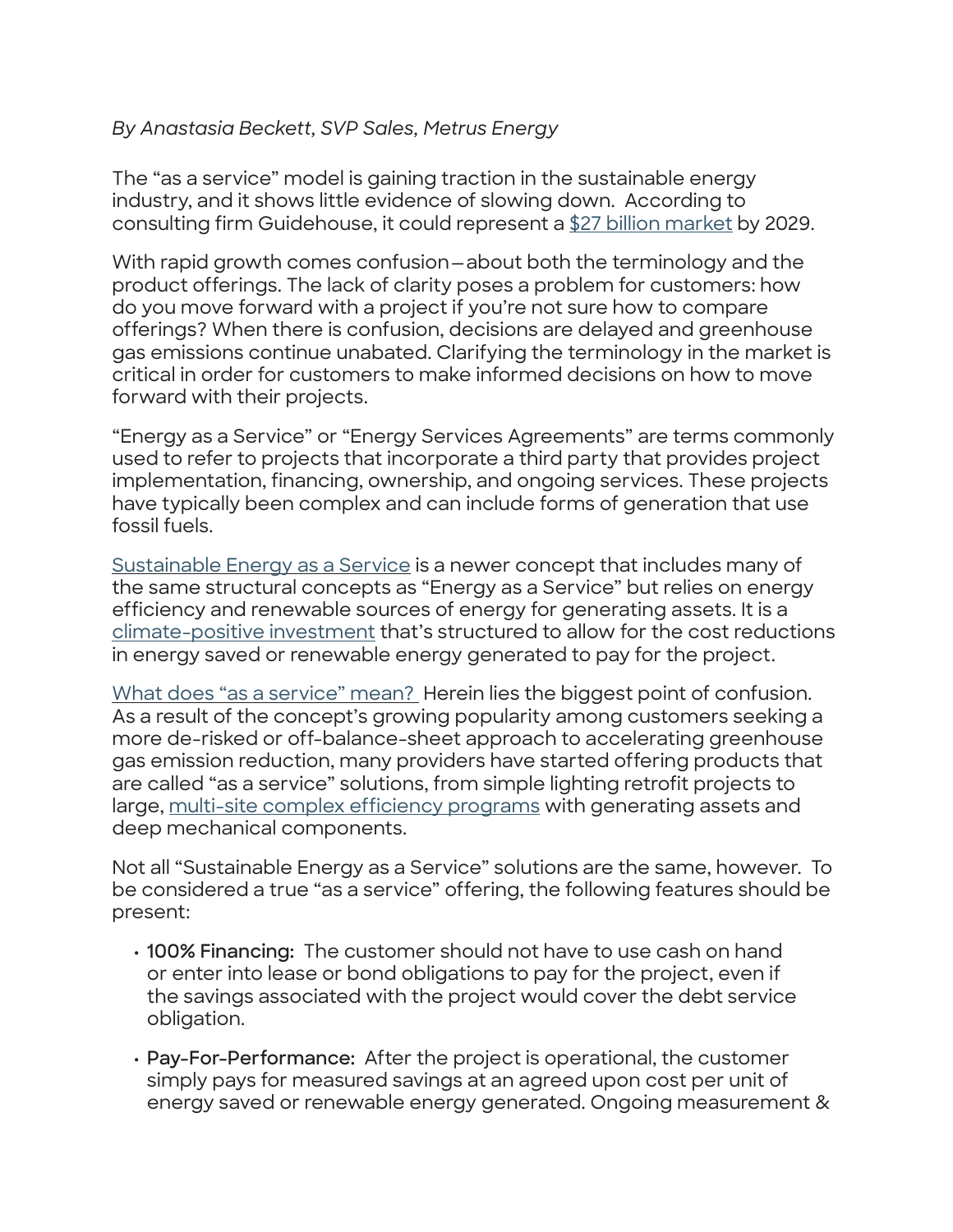verification (M&V) is conducted to calculate savings that are specific to a project's scope of work.

- **• Third-Party Ownership:** The services provider should own the equipment for the term of the agreement. Similar to the structure of a traditional Power Purchase Agreement, the customer is the beneficiary of the energy efficiency savings and renewable energy output of the system.
- **• Ongoing Services:** The provider should arrange and pay for ongoing services, including operation, maintenance, and M&V for the life of the project to ensure that it is working properly.

Now that everyone is on the same page in terms of what "as a service" means, here are some best practices when comparing options:

- **• Understand the Financing Structure:** Is the project funded through a mix of debt and equity? Are those sources of funding stable? Does the provider have enough access to capital to fund all of your projects? If large banks are willing to lend project-level debt for their contract structure, it's an indication that the service provider will have enough capacity to complete your projects.
- **• SPV:** Is your project going to be isolated from the risk of financial troubles your service provider could have in the future? Is your project going to be commingled with other projects? A Special Purpose Vehicle (SPV) structure is something that can be used to minimize external party risk.
- **• Contractor and Equipment Flexibility:** Does the customer have a choice in the project implementation partner, or do they have to use a contractor selected by the "as a service" provider? Is having a say in who will be performing the work important to you? Are you able to have a say in what equipment is installed, or do you have to go with what the provider recommends?
- **• Off Balance Sheet:** Review the contract structure with your auditors to determine the accounting treatment for your company. Relevant guidance for private sector and private not-for-profit customers in the United States is FASB's ASC 842; overseas it is IFRS 16. For public sector customers in the U.S. the relevant guidance is GASB 87.
- **• Project Monitoring:** Clear M&V protocols that measure savings every year should be part of the contract. The output should allow you to easily map the energy savings of the project to your carbon reduction goals and segment them by scope 1 and 2 to support reporting to SBTi and [CDP](https://www.cdp.net/en) [o](https://www.cdp.net/en)r